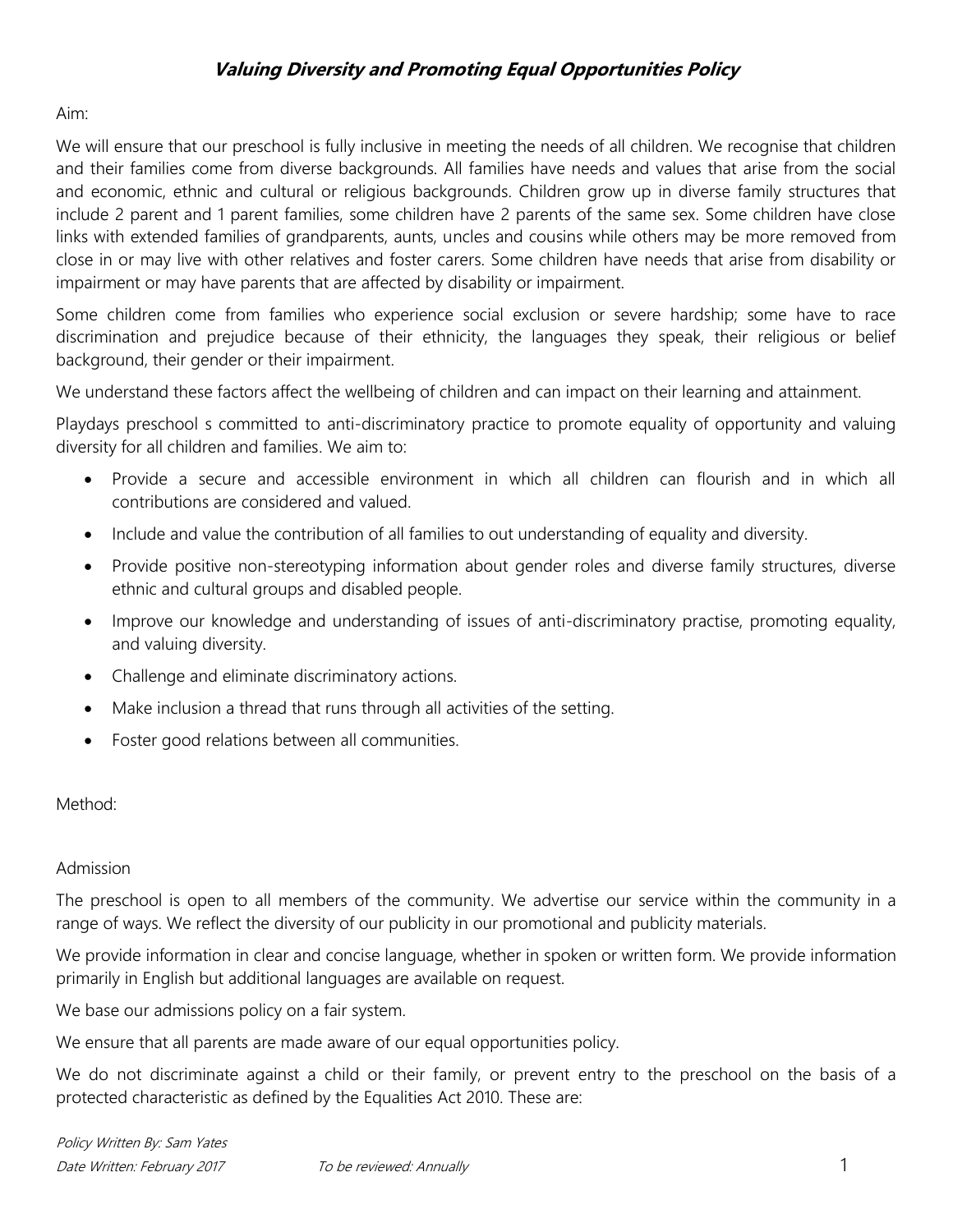- **Disability**
- Race
- Gender reassignment
- Religion of belief
- Sex
- Sexual orientation
- Age
- Pregnancy and maternity
- Marriage and civil partnership

We do not discriminate against a child with a disability or refuse a child entry to the preschool for reason relating to disability.

We ensure wherever possible that we have a balanced intake of boys and girls in the preschool.

We develop an action plan to ensure that people with impairments can participate successfully in the services offered by the preschool and in the curriculum offered.

We take action against any discriminatory behaviour by staff or parents whether by:

- $\triangleright$  Direct discrimination someone is treated less favourably because of a protected characteristic e.g. preventing families of some racial groups from using the preschool
- $\triangleright$  Indirect discrimination someone is affected unfavourably by a general policy e.g. children must only speak English in the setting.
- $\triangleright$  Association discriminating against someone who is associated with a person with a protected characteristic e.g. behaving unfavourably to someone who is married to a person from a different cultural background.
- $\triangleright$  Perception discrimination on the basis that it is thought someone has a protected characteristic e.g. assuming someone is gay because of their mannerism or how they speak.

Displaying of openly discriminatory and possibly offensive materials, name calling or threatening behaviour are unacceptable on or around the premises and will be dealt with in the strongest manner. Staff found to be openly discriminatory on the premises or outside of working hours will be subject to an investigation which may result in termination of employment.

## Employment

Job vacancies are advertised and all applicants are judged against explicit and fair criteria.

Applicants are welcome from all backgrounds and vacancies are open to all. We may use the exemption clauses in relevant legislation to enable the preschool to best meet the needs of the community.

The applicant who best meets the criteria if offered the post, subject to references and checks by the Disclosure Barring Service. This ensures fairness in the selection process.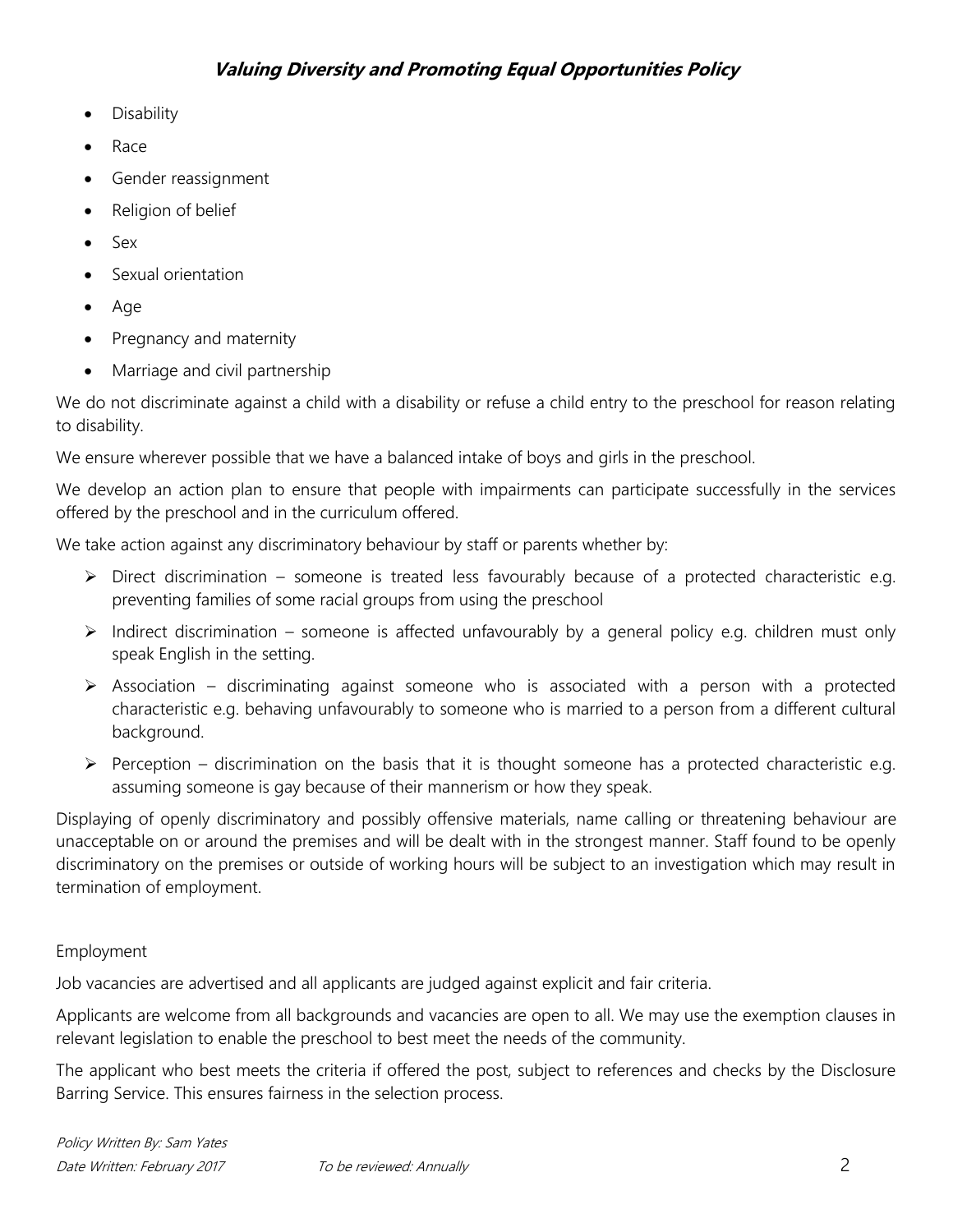# **Valuing Diversity and Promoting Equal Opportunities Policy**

All job descriptions include a commitment to promoting equality and recognising and respecting diversity as part of their specifications.

We monitor our application process to ensure that it is fair and accessible.

### **Training**

We seek out training opportunities for staff and volunteers to enable them to develop anti-discriminatory and inclusive practises, which enable all children to flourish.

We ensure that staff are confident and fully trained in administering relevant medicines and performing invasive care procedures when these are required.

We review our practices to ensure that we are fully implementing our policy for promoting equality, valuing diversity and inclusion.

### Curriculum

The curriculum offered in the preschool encourages children to develop positive mental attitudes about themselves as well as to people who are different from themselves. It encourages children to empathise with others and to begin to develop the skills of critical thinking.

Our environment is as accessible as possible for all visitors and centre users. If access to the setting is found to treat children or adults with disabilities less favourably than we make reasonable adjustments to accommodate the needs of disabled children and adults. We do this by:

- $\triangleright$  Making children feel valued and good about themselves and others.
- $\triangleright$  Ensuring that children have equal access to learning.
- $\triangleright$  Undertaking an access audit to establish if the setting is accessible to all children.
- $\triangleright$  Making adjustments to the environment and resources to accommodate a wide range of learning, physical and sensory impairments.
- $\triangleright$  Making appropriate provision within the curriculum to ensure each child receives the widest possible opportunity to develop their skills and abilities e.g. recognising the different learning styles of girls and boys.
- $\triangleright$  Positively reflecting the widest possible range of communities in the choice of resources.
- $\triangleright$  Avoiding stereotyping or derogatory images in the selection of books or other visual materials.
- $\triangleright$  Celebrating a wide range of cultural festivals.
- $\triangleright$  Creating an environment of mutual respect and tolerance.
- $\triangleright$  Differentiating the curriculum to meet children's special educational needs.
- $\triangleright$  Helping children to understand that discriminatory behaviour and remarks are hurtful and unacceptable.
- $\triangleright$  Ensuring that the curriculum offered is inclusive of children with special educational needs and children with disabilities.